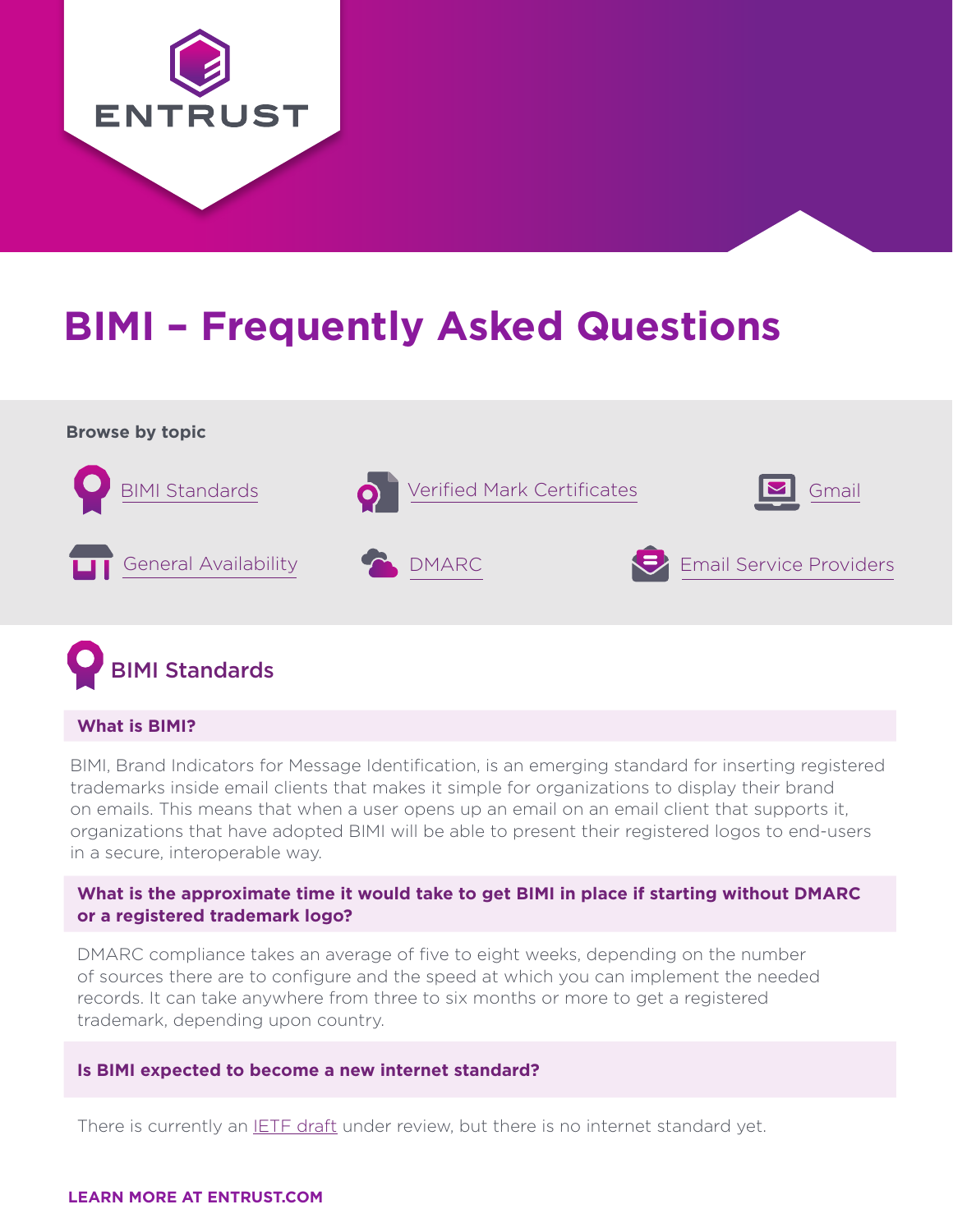#### **Can BIMI be attached to CRM-generated emails that may be sent from a different IP?**

Yes, BIMI will show the registered logo on any email from a BIMI-enabled domain, as long as a VMC has been issued and it is DMARC compliant.

#### **Where are the company logos that are used for BIMI records sourced?**

The registered logo is provided by your company for authentication as an image in SVG Tiny format. Once authenticated, it is published in a TXT record on your DNS, and then hosted on a server, similar to the DMARC TXT.

#### **Where do we upload the registered logo that we want to show up in email communications?**

It can be uploaded to any public-facing website secured with a TLS/SSL certificate. The URL for that website will then need to be published in your DNS as a TXT record, similar to DMARC TXT.

#### **Is BIMI available for only B2C email deployment? What about B2B?**

BIMI will show the registered logo on any email from a BIMI-enabled domain, as long as a VMC has been issued and it is DMARC compliant.

#### **Do I need to send a high volume of email to be eligible for BIMI?**

No. Any sender, regardless of volume, can be eligible for BIMI if they have a registered trademark logo and DMARC compliance.

### General Availability

#### **When will BIMI be rolled out beyond Gmail?**

[Gmail announced support for BIMI in July 2021.](https://urldefense.com/v3/__https:/www.google.com/url?q=https:**Acloud.google.com*blog*products*identity-security*bringing-bimi-to-gmail-in-google-workspace&sa=D&source=editors&ust=1625082238451000&usg=AOvVaw0iJLRaTNuhcx79siehWydq__;Ly8vLy8v!!FJ-Y8qCqXTj2!PpmCXQwHVM3hCFeroTScoduz2Lu2OfbMZUfOa4pvJt8mBqBpl4h4tpPUZgTUrLrX$"https://cloud.google.com/blog/products/identity-security/bringing-bimi-to-gmail-in-google-workspace) At the moment Comcast, Fastmail, and Yahoo! have all publicly expressed interest in joining the BIMI program but have not published when support will begin.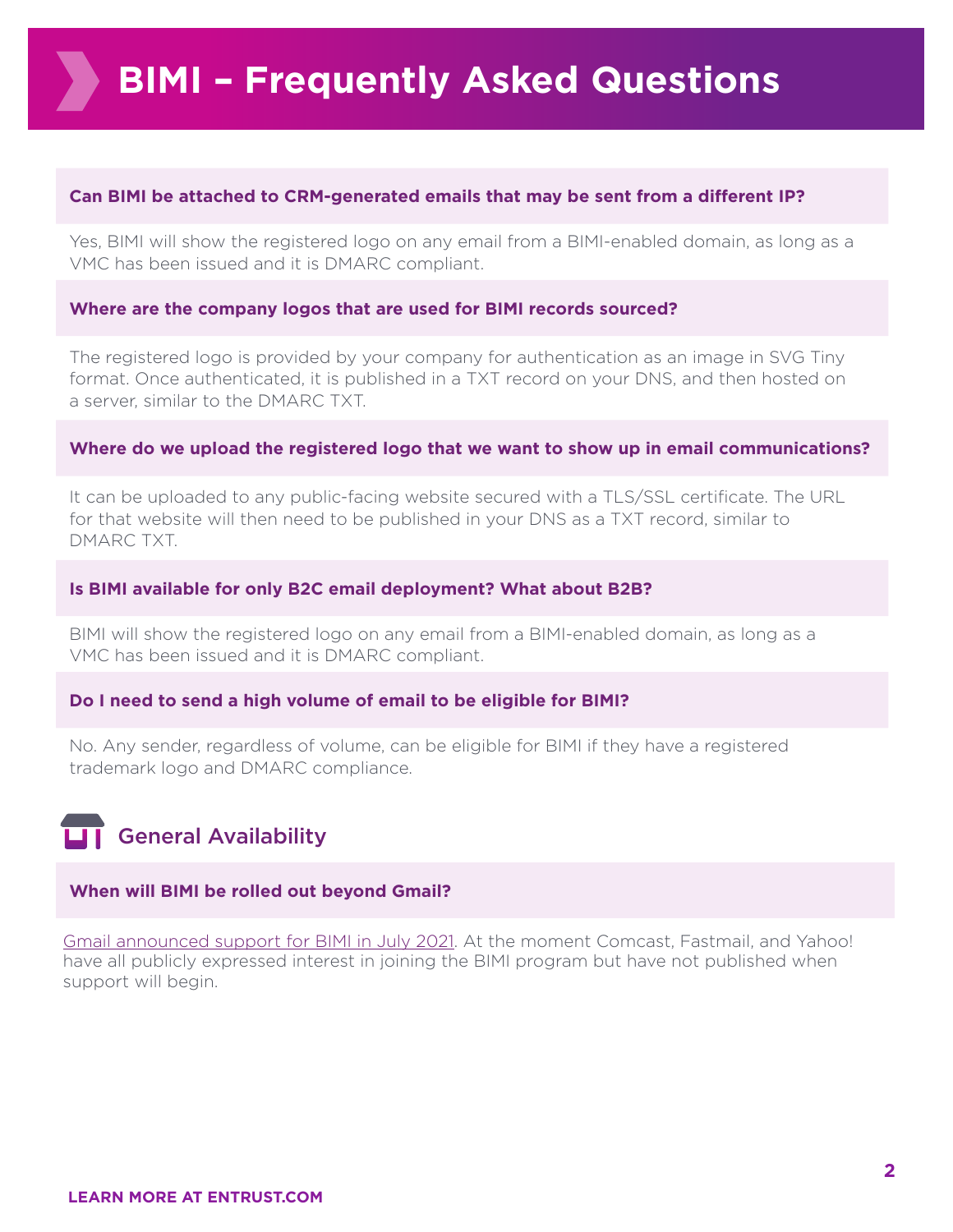<span id="page-2-0"></span>

### Verified Mark Certificates

#### **What is a verified mark certificate(VMC)?**

VMCs are the digital certificates that enable organizations to display their registered trademark logos alongside outbound emails in accordance with the BIMI guidelines. VMCs help organizations create a more immersive & personalized email experience for their customers and elevate their overall email strategy.

#### **What are the requirements for VMC issuance?**

- 1. High assurance validation process.
- 2. Have DMARC, SPF and DKIM technology set to reject or quarantine policy.
- 3. Trademarked logo registered in your local jurisdiction.
- 4. Trademarked logo file formatted as an SVG with Tiny (1.2) profile, in a square aspect ratio

#### **Where can I get a Verified Mark Certificate (VMC)?**

To get started, visit entrust.com/vmc.

#### **Does the logo \*have\* to be a registered trademark?**

Yes, a registered trademark is one of the requirements in order for a VMC to be issued.

#### **What is the difference between BIMI and a Verified Mark Certificate (VMC)?**

BIMI is the protocol that enables organizations to display a registered logo alongside email messages. A VMC verifies that the logo belongs to that company and that it is a legitimate company. A VMC ties into the BIMI record as a tamper-proof security measure.

#### **To have a registered trademark logo, does our company name also need to be registered?**

No, only the registered logo that will be used for BIMI needs to be registered.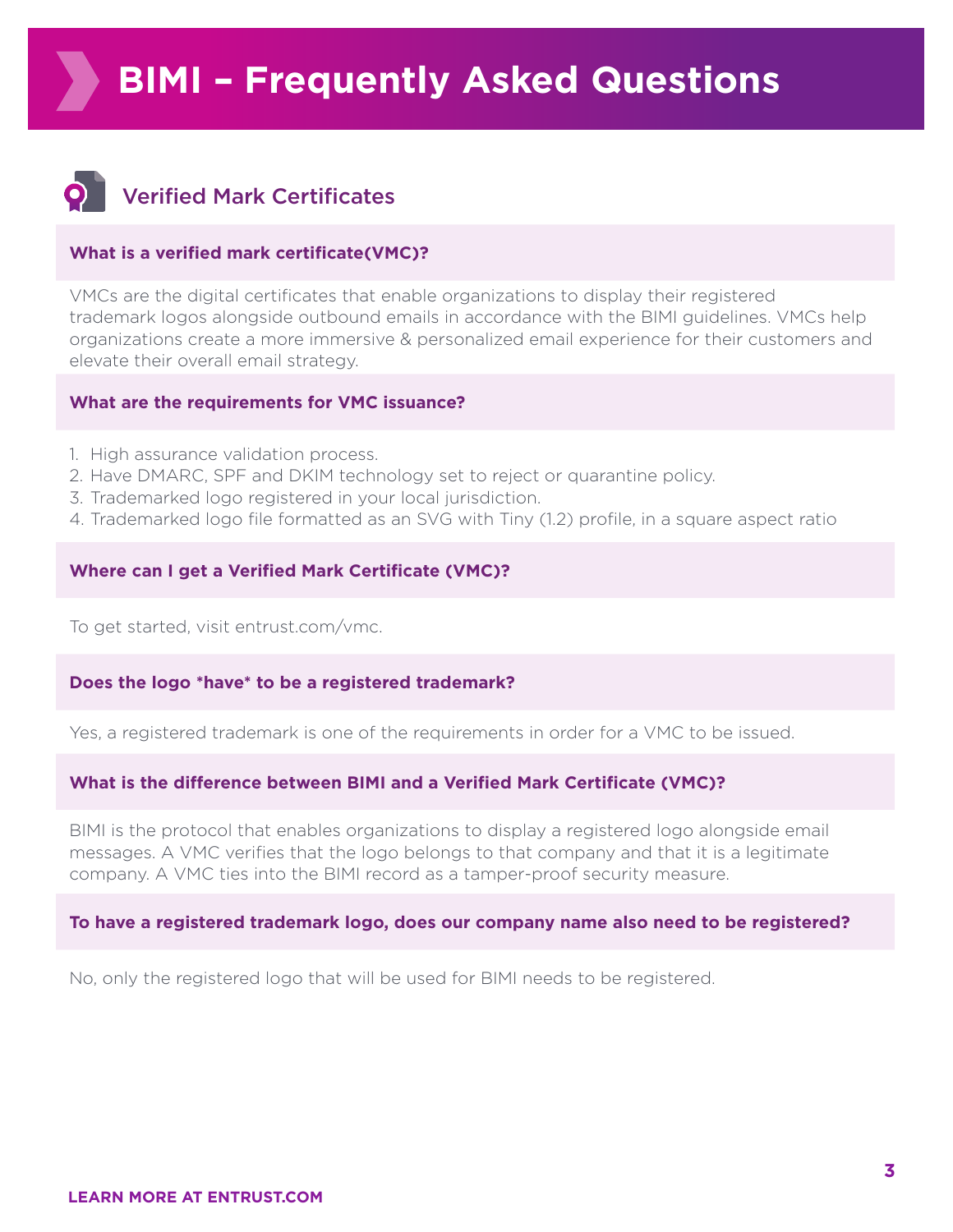#### **What trademark registration offices are accepted?**

Here is the current list of countries and regions that are supported. Additional countries and regions will be added in the future, and we will update this list from time to time.

| <b>Country / Region</b> | <b>Trademark Offices Authorized for Verified</b><br><b>Mark Certificates</b>                                                                                                                                                      | <b>String Value for a</b><br><b>Trademark Under Sec.</b><br>4.5.2.4.1 and 4.5.2.4.2 |
|-------------------------|-----------------------------------------------------------------------------------------------------------------------------------------------------------------------------------------------------------------------------------|-------------------------------------------------------------------------------------|
| United States (US)      | United States Patent and Trademark Office (USPTO)<br>https://www.uspto.gov/                                                                                                                                                       | US                                                                                  |
| Canada (CA)             | Canadian Intellectual Property Office<br>http://www.ic.gc.ca/eic/site/cipointernet-internetopic.<br>nsf/eng/h_wr00002.html                                                                                                        | CA                                                                                  |
| European Union (EM)     | European Union Intellectual Property Office<br>https://euipo.europa.eu/ohimportal/en                                                                                                                                              | EM.                                                                                 |
| United Kingdom (GB)     | UK Intellectual Property Office<br>https://www.gov.uk/search-for-trademark                                                                                                                                                        | <b>GB</b>                                                                           |
| Germany (DE)            | Deutsches Patent- und Markenamt<br>https://www.dpma.de/                                                                                                                                                                           | DE                                                                                  |
| Japan (JP)              | Japan Trademark Office https://www.jpo.go.jp/                                                                                                                                                                                     | JP                                                                                  |
| Australia (AU)          | IP Australia https://www.ipaustralia.gov.au/                                                                                                                                                                                      | AU                                                                                  |
| Spain (ES)              | Spain - Oficina Española de Patentes y Marcas<br>https://www.oepm.es/es/index.html                                                                                                                                                | ES                                                                                  |
| South Korea (KR)        | Korean Intellectual Property Office<br>https://kipo.go.kr/en                                                                                                                                                                      | KR                                                                                  |
| Brazil (BR)             | Brazilian National Institute of Industrial Property<br>https://www.gov.br/inpi/en                                                                                                                                                 | <b>BR</b>                                                                           |
| India (IN)              | Office of the Controller General of Patents, Designs<br>& Trade Marks Department for Promotion of Industry<br>and Internal Trade Ministry of Commerce & Industry,<br>Goverment of India<br>https://ipindia.gov.in/trade-marks.htm | IN                                                                                  |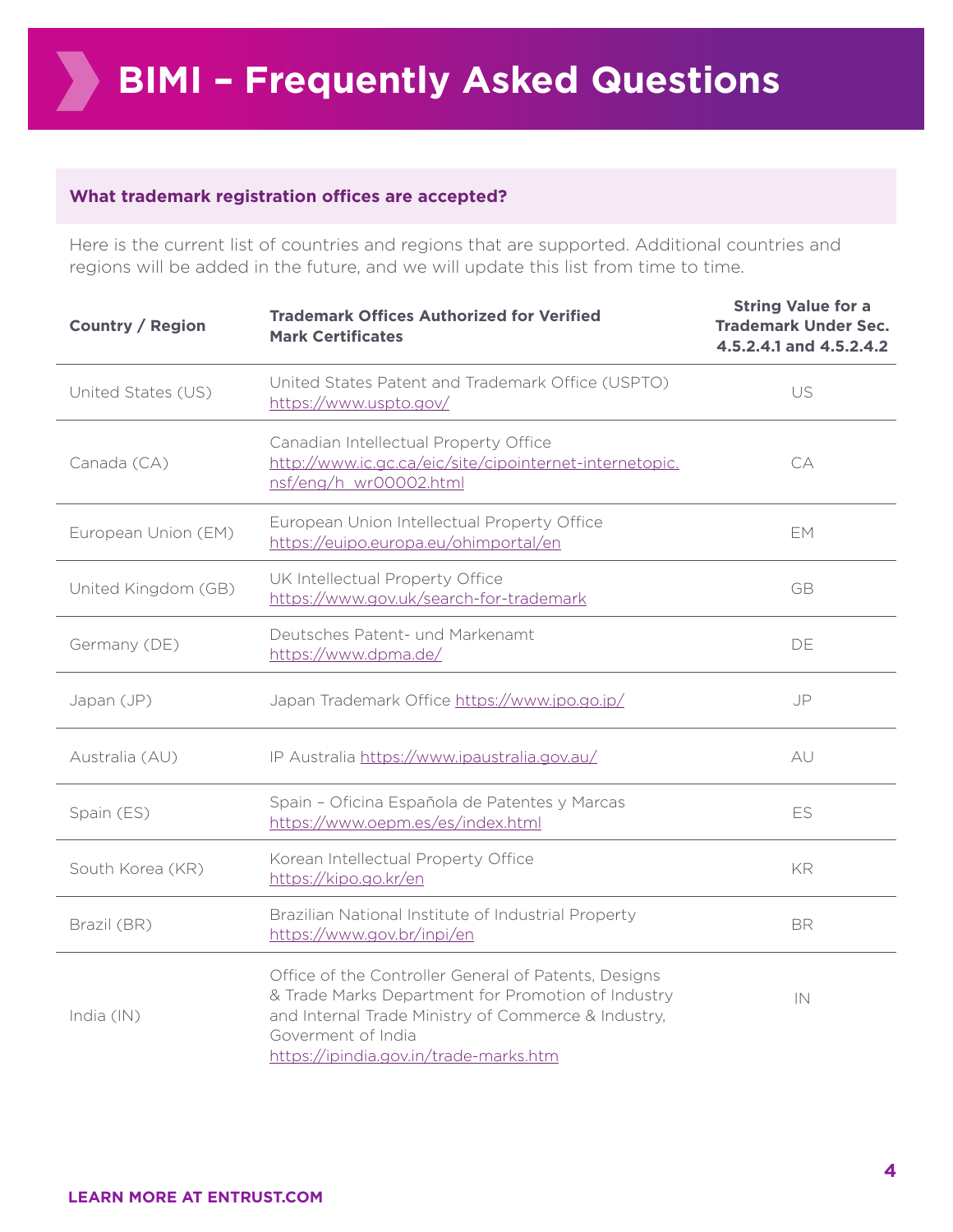#### <span id="page-4-0"></span>**Is there a limit on how long your Verified Mark Certificate is valid for?**

Currently, they are valid for one year.

#### **What happens with email subdomains under BIMI?**

Each email sub-domain must be licensed. We now support adding multiple email domains and email sub-domains in one VMC.

#### **My registered trademark logo is slightly different (position or color) than what is trademarked, is that ok?**

If the submitted mark is substantially identical to the registered mark but has some minor variations (size/aspect ratio, background color, etc.) the Entrust verification team will request a signed letter from the applicant indicating that the submitted mark is within the scope of the trademark registration.

#### **Are wordmarks allowed for companies that do not have a registered design mark or logo?**

Yes, registered wordmarks are allowed.

#### **Are service marks allowed for companies that do not have a trademarked logo?**

Yes, registered service marks are allowed.



#### **What is DMARC?**

DMARC is an email authentication protocol that was developed to give email domain owners the ability to prevent email spoofing.

#### **At what stage of the DMARC journey do you need to be at to start implementing BIMI?**

To meet the BIMI requirements users need to be at least in p=quarantine; pct=100 or at any percentage in p=reject.

#### **Will the DMARC implementation hold back the formal VMC verification?**

No, the VMC verification is done parallel to and separate from the DMARC implementation.

#### **LEARN MORE AT ENTRUST.COM**